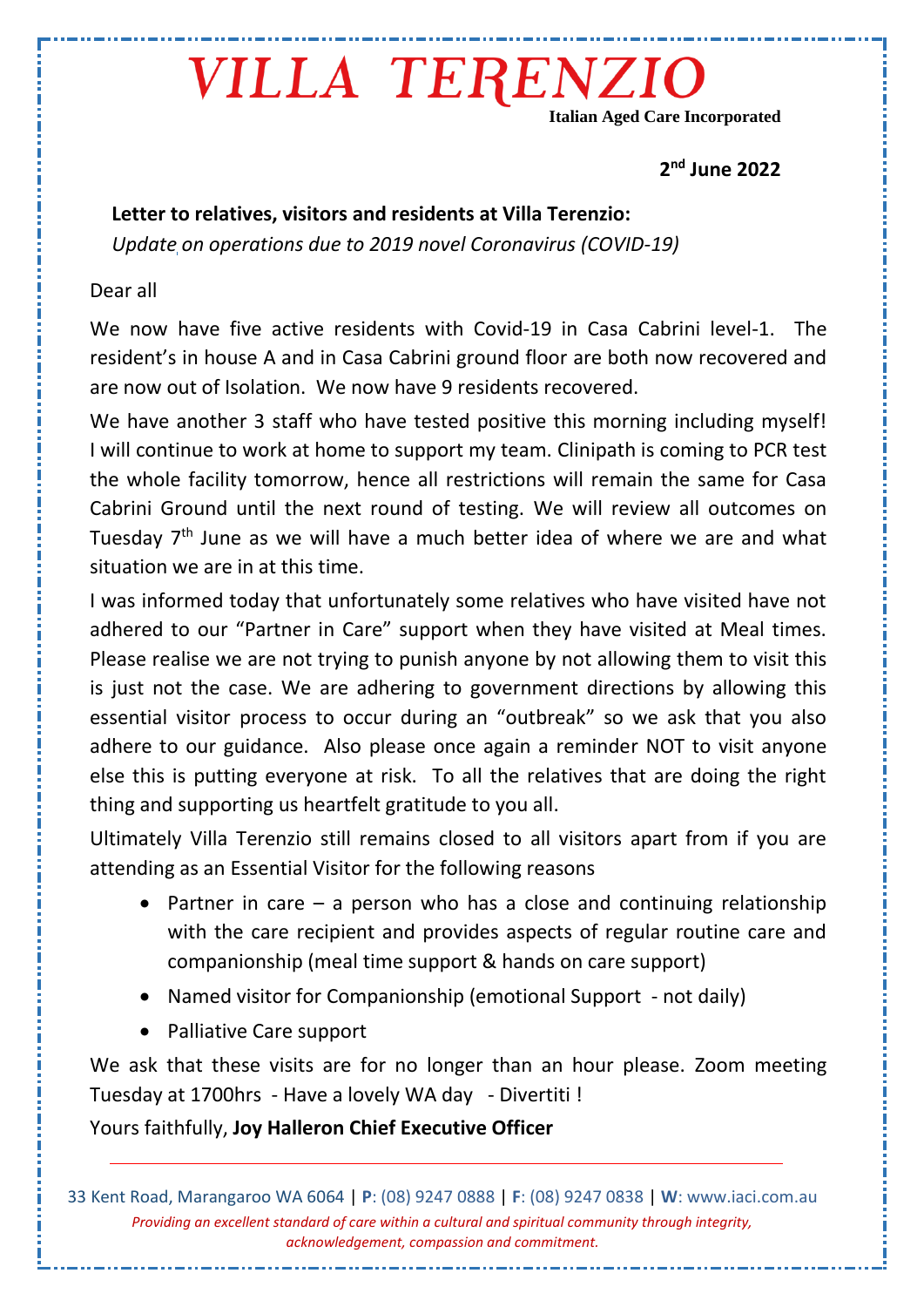## VILLA TERENZIO

**Italian Aged Care Incorporated**

#### **Current restrictions due to COVID-19**

#### **From 2nd June 2022**

- 1. All visiting takes place between the hours of 0900-1700hrs. Outside these times are only permitted by appointment and prior arrangement.
- **2. All of Villa Terenzio will remain Closed to all visitors.**
- **3. Only "Partners in Care" can visit this is 1 person for up to 1 hour daily to assist with Mealtimes or personal care**
- 4. All visitors must complete on-site RATs test prior to entry daily.
- 5. No one under the age of 12 years old can visit the facility.
- 6. Please note visiting is only for a maximum period of 1 hour.
- 7. **Visitors must only sit in the Residents room for their entire visit and can only visit one resident per visit**.
- 8. Residents who leave Villa Terenzio must comply with our return directive and wear a surgical Mask at all times.
- 9. You must wear full PPE to attend to assist your loved one in Casa Cabrini
- 10.Please sign out and leave out the back of Casa Cabrini

#### *CONDITIONS OF ALL VISITING (until further notice)*

Visitors will only be able to enter our premises if they:

- Have evidence of Double Covid-19 vaccination or medical exemption. Proof on ServiceWA app or paper evidence with photo ID or Medicare Card
- A Negative RATs test and have no symptoms
- Must wear a **surgical mask** above nose and below chin at all times
- Evidence of new 2022 Flu vaccine or relevant exemption
- Must be respectful and non-threatening to any staff member

#### *CONDITIONS OF SOCIAL LEAVE (until further notice)*

Any resident who leaves the facility for more than 2 hrs must isolate on return and complete a PCR test. Residents will have to isolate until negative result is received.

33 Kent Road, Marangaroo WA 6064 | **P**: (08) 9247 0888 | **F**: (08) 9247 0838 | **W**: www.iaci.com.au *Providing an excellent standard of care within a cultural and spiritual community through integrity, acknowledgement, compassion and commitment.*